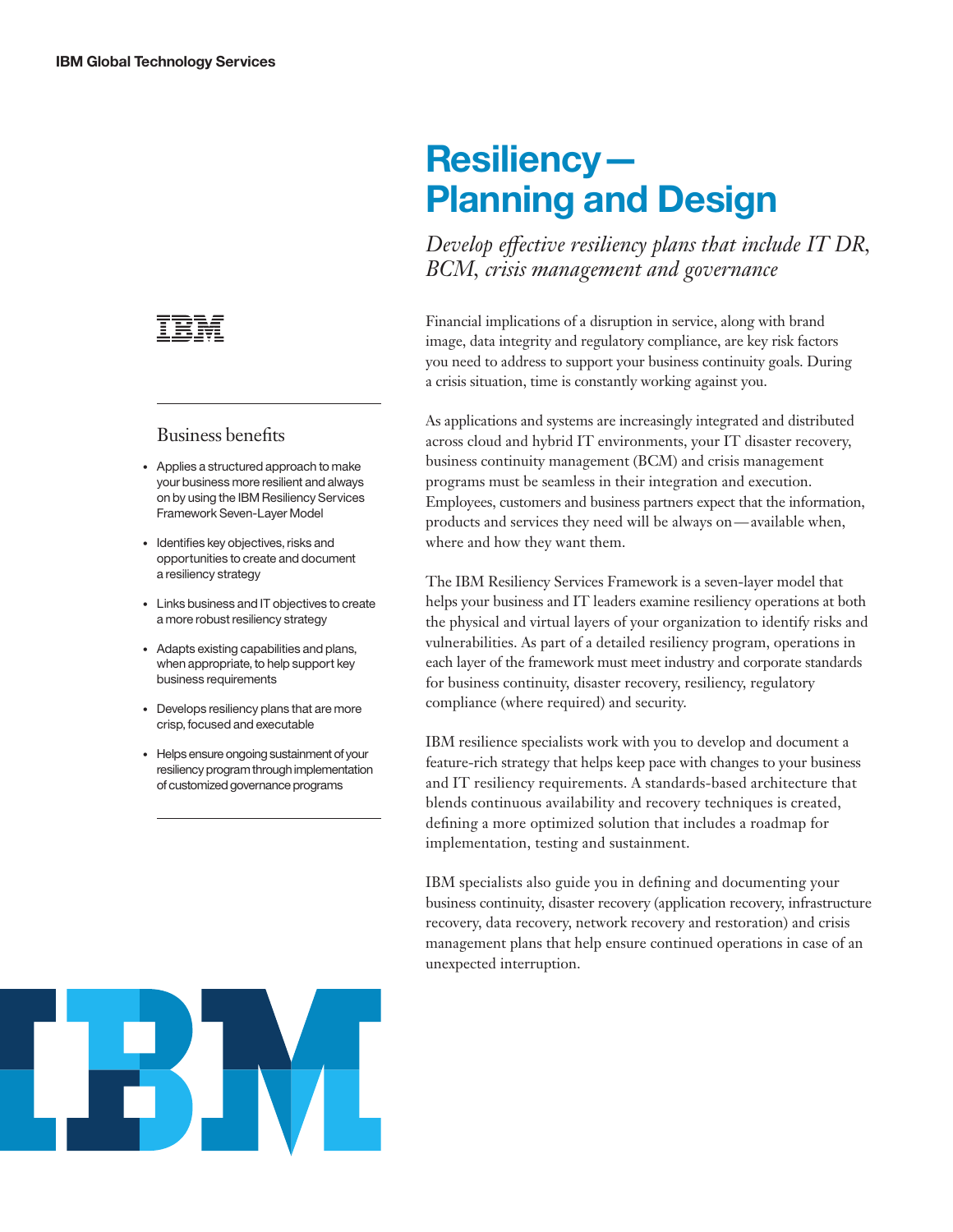IBM Resiliency Consulting Services offers a holistic approach to help you define and document resiliency designs, plans and procedures to continue critical operations in case of an unexpected disruption. We help you develop and maintain well designed and comprehensive resiliency plans with step-by-step guidelines to react to events, and if necessary recover your IT and business operations. Our effective resiliency program governance models enable you to better manage new and changing government and industry mandate s with both time and cost efficiency.

#### Identifying and prioritizing key objectives, risks and opportunities

IBM resilience specialists help you define resilience goals and the specific relationship of these goals to your strategic business objectives. IBM specialists conduct a series of interviews and work sessions with your team to understand your processes, technical capabilities and business continuity requirements. IBM then defines a pragmatic and executable path to resilience that makes the most business and financial sense to your enterprise. IBM helps you create an infrastructure design that supports a holistic view of resilience across your enterprise, including business strategies, organization, processes, applications, data, IT infrastructure and facilities.

## Creating resiliency plans that are pragmatic and executable

IBM resiliency specialists work with you to document robust and actionable plans for both traditional and orchestrated recovery and restoration of business processes, IT infrastructure, applications, data, networks and facilities necessary to help support your critical business operations. These plans can reduce execution time by automating and orchestrating the step-by-step actions required in the recovery and restart of IT processes.

## Designing a governed and maintained resilience program

IBM assists you in outlining responsibilities and design processes to help ensure your resilience plans and procedures are kept current, tests are run regularly and people understand their roles in case of a disruption. IBM also helps you identify ways to measure annual progress, integrate with risk management and bridge gaps between business and IT plans.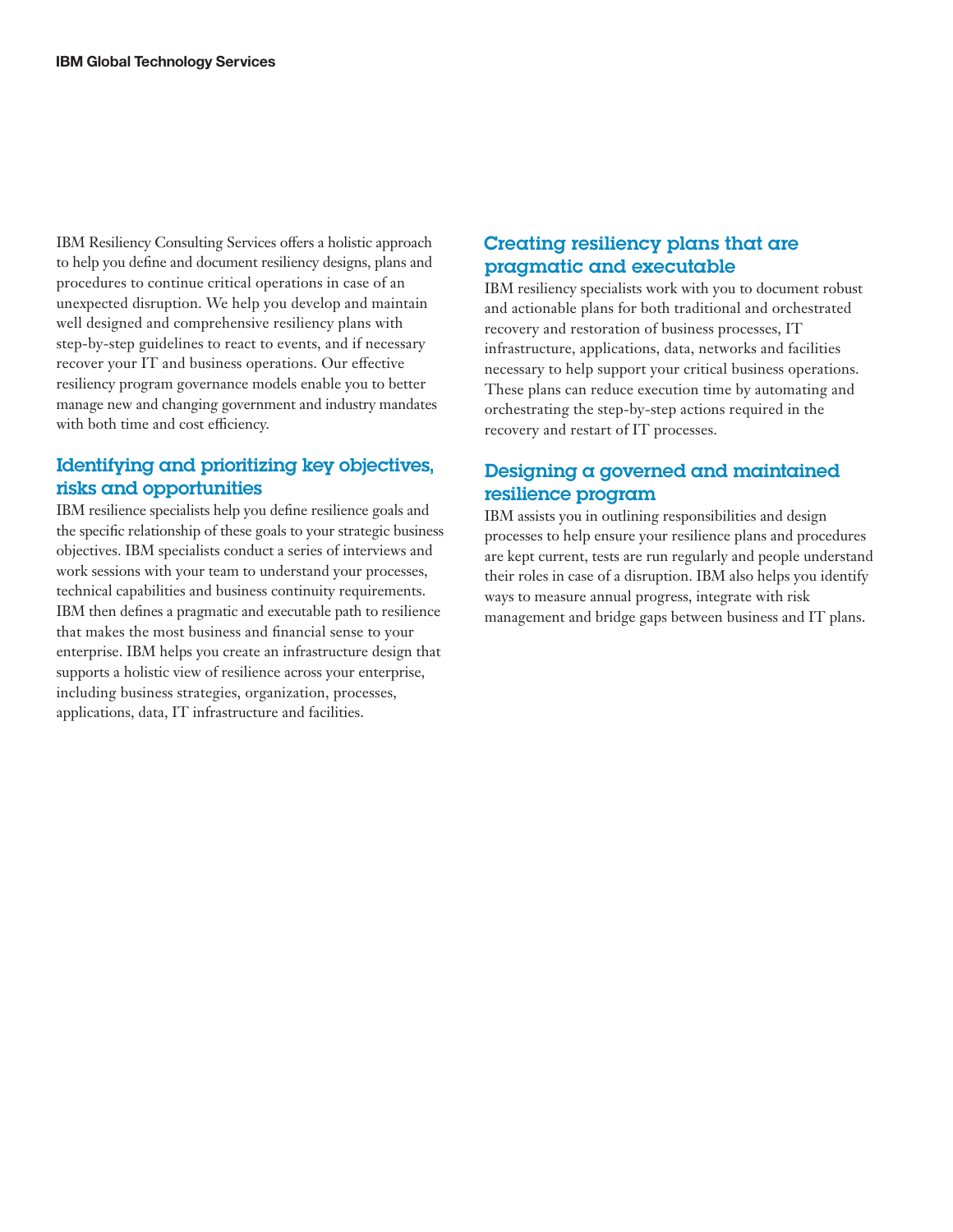#### Why IBM Resiliency Services?

IBM Resiliency Services can design, implement, manage and test your resiliency solutions through every layer of the IBM Resiliency Services Framework. Many are offered as managed services, including IBM Cloud Resiliency Orchestration, cloud services for data and application backup and availability, server recovery, incident and crisis management workflows, and communications. Integrating managed services into your organization is a way to help ensure that you have a viable and sustainable resiliency program while allowing internal resources to focus on the day-to-day operations of the business.

With more than 50 years' experience in business continuity, disaster recovery and resilience, IBM is an acknowledged market leader and innovator in this field. IBM's 4,000 continuity and resiliency professionals serve over 10,000 clients. IBM manages and runs over 300 cloud resiliency centers in 68 countries. Few organizations operating in the resiliency arena can match IBM's track record, experience, portfolio breadth and reach.

#### Take the next step

To learn more about IBM Resiliency Services — Resiliency — Planning and Design, please contact your IBM sales representative or see the following website: [IBM Resiliency Consulting Services](https://www.ibm.com/services/us/en/it-services/business-continuity/business-continuity-consulting/index.html)